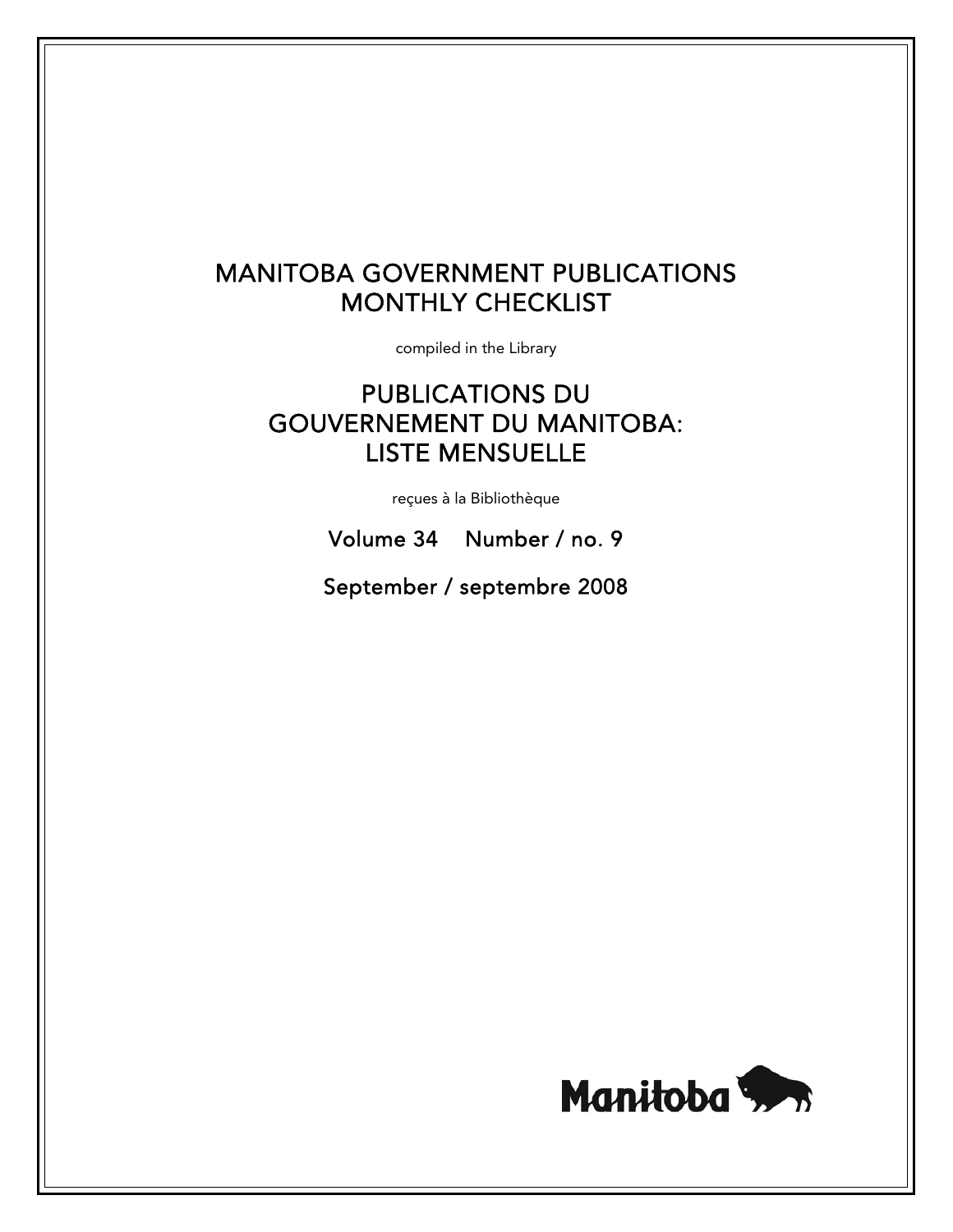#### **MANITOBA GOVERNMENT PUBLICATIONS / PUBLICATIONS DU GOUVERNEMENT DU MANITOBA September / septembre 2008**

## *\*\*Monthly Checklist* **URLs**

 If the most current edition of a publication is available on the Internet, a URL is provided in the *Monthly Checklist* for that specific title and edition. Otherwise, the URL links only to the index page of a departmental or agency Web site where previous editions of the publication are found. The user is encouraged to refer back periodically to the index page until the most recent edition is posted there.

#### **\*\*Adresses URL dans la** *Liste mensuelle*

Si l'édition la plus récente d'une publication est disponible sur Internet, une adresse URL est fournie dans la *Liste mensuelle* pour le titre et l'édition spécifiques. Dans le cas contraire, l'adresse URL renvoie uniquement à la page d'index d'un ministère ou d'une agence ministérielle où l'on retrouve des éditions antérieures de la publication. L'usager devrait consulter régulièrement la page d'index jusqu'à ce que l'édition la plus récente y soit affichée.

# **OFFICIAL PUBLICATIONS / PUBLICATIONS OFFICIELLES**

\*The Manitoba gazette : part I, proclamations and government notices = Gazette du Manitoba : partie I, proclamations et avis du gouvernement. [No. 1] (1871)- . **CURRENT ED**.: Vol. 137, no. 37-40. (September 13-October 4, 2008).

\*The Manitoba gazette : part II, regulations = Gazette du Manitoba : partie II, règlements. [No. 1] (1871)- .

**CURRENT ED**.: Vol. 137, no. 37-40. (September 13-October 4, 2008). Subscription: \$83.55 part I and part II; \$55.70 part I or part II.

# **Legislative Assembly / Assemblée législative**

Votes and proceedings = Procès-verbal. Winnipeg: Legislative Assembly of Manitoba, 19-**CURRENT ED.:** no. 64-81 (September 8-October 7, 2008 – 2<sup>nd</sup> session, 39<sup>th</sup> Legislature) (Not for distribution) [http://www.gov.mb.ca/legislature/house\\_biz/2nd-39th/2nd-39th.html](https://www.gov.mb.ca/legislature/house_biz/2nd-39th/2nd-39th.html)

Debates and proceedings: official report (Hansard) / Legislative Assembly of Manitoba. Winnipeg: Legislative Assembly of Manitoba, 1958- **CURRENT ED.:** no. 66-82 (September 10-October 8. 2008 -  $2^{nd}$  session, 39<sup>th</sup> Legislature) [http://www.gov.mb.ca/legislature/hansard/2nd-39th/calendar.html](https://www.gov.mb.ca/legislature/hansard/2nd-39th/calendar.html)

Order paper and notice paper = Feuilleton et avis. Winnipeg: The Assembly, 19— **CURRENT ED.:** no. 64-83 (September 8-October 8, 2008 –  $2^{nd}$  session, 39<sup>th</sup> Legislature) [http://www.gov.mb.ca/legislature/house\\_biz/orderpaper.pdf](https://www.gov.mb.ca/legislature/house_biz/orderpaper.pdf)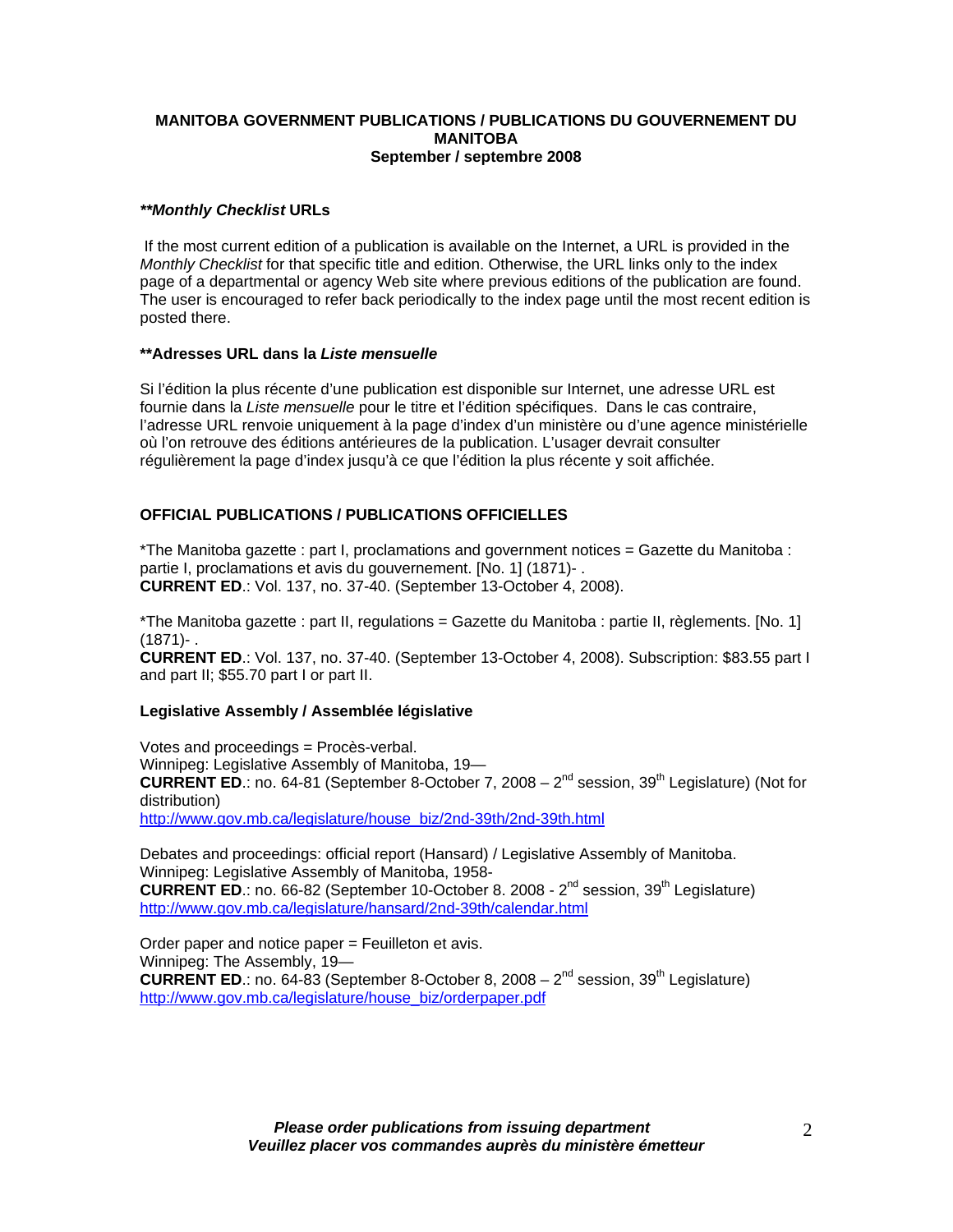\*Bills = Projets de loi. Winnipeg: Queen's Printer, 19-- (Price: \$150.00 + GST)

## **New Bills:**

48. The Animal Care Amendment Act = Loi modifiant la loi sur le soin des animaux 240. The Justice for Victims of Child Pornography Act = Loi sur l'indemnisation des victimes de pornographie juvénile 241. The Grandparents' Day Act = Loi sur fête des grands-parents 242. The Electoral Divisions Amendment Act (Population Variances for Southern Rural Constituencies) = Loi modifiant la loi sur les circonscriptions électorales (écartes démographiques pour les circonscriptions rurales du sud) [http://web2.gov.mb.ca/bills/sess/index.php/](https://web2.gov.mb.ca/bills/sess/index.php/)

#### **Standing Committees**

Standing Committee on Private Bills. Winnipeg: the Standing Committee,1971- . **CURRENT ED**.: Vol. 60, no. 1. (September 17, 2008). 2nd session, 39th Legislature, 2007/08. (Not for distribution) [http://www.gov.mb.ca/legislature/hansard/2nd-38th/indexssc.html](https://www.gov.mb.ca/legislature/hansard/2nd-38th/indexssc.html)

Standing Committee on Public Accounts. Winnipeg: Standing Committee on Public Accounts, 1973- **CURRENT ED**.: Vol. 60, no. 5 (September 23, 2008) [http://www.gov.mb.ca/legislature/hansard/2nd-39th/committee\\_calendar.html](https://www.gov.mb.ca/legislature/hansard/2nd-39th/committee_calendar.html)

Standing Committee on Social and Economic Development. Winnipeg: Standing Committee on Social and Economic Development, 2003- **CURRENT ED**.: Vol. 60 no. 12 (September 25, 2008). (Not for distribution) [http://www.gov.mb.ca/legislature/hansard/2nd-39th/committee\\_calendar.html](https://www.gov.mb.ca/legislature/hansard/2nd-39th/committee_calendar.html)

## **ABORIGINAL AND NORTHERN AFFAIRS / AFFAIRES AUTOCHTONES ET DU NORD**

#### **Communities Economic Development Fund**

Balance sheet - condensed ; income statement - condensed. Winnipeg: Communities Economic Development Fund, 1972- **CURRENT ED**.: June 30, 2008. (S.P. no. 74, 2nd session, 39th Legislature 2008)

#### **ADVANCED EDUCATION AND LITERACY / ENSEIGNEMENT POSTSECONDAIRE ET ALPHABÉTISATION**

#### **Council on Post-Secondary Education**

Statistical compendium for the academic years ending... Winnipeg: Council on Post-Secondary Education, 2008. 1-CD ROM **CURRENT ED**.: 2007. <http://www.copse.mb.ca/en/publications/index.html>

Annual report, Manitoba Council on Post-Secondary Education. Winnipeg: Council on Post-Secondary Education, 1998- **CURRENT ED**.: 2007/08. <http://www.copse.mb.ca/en/publications/index.html>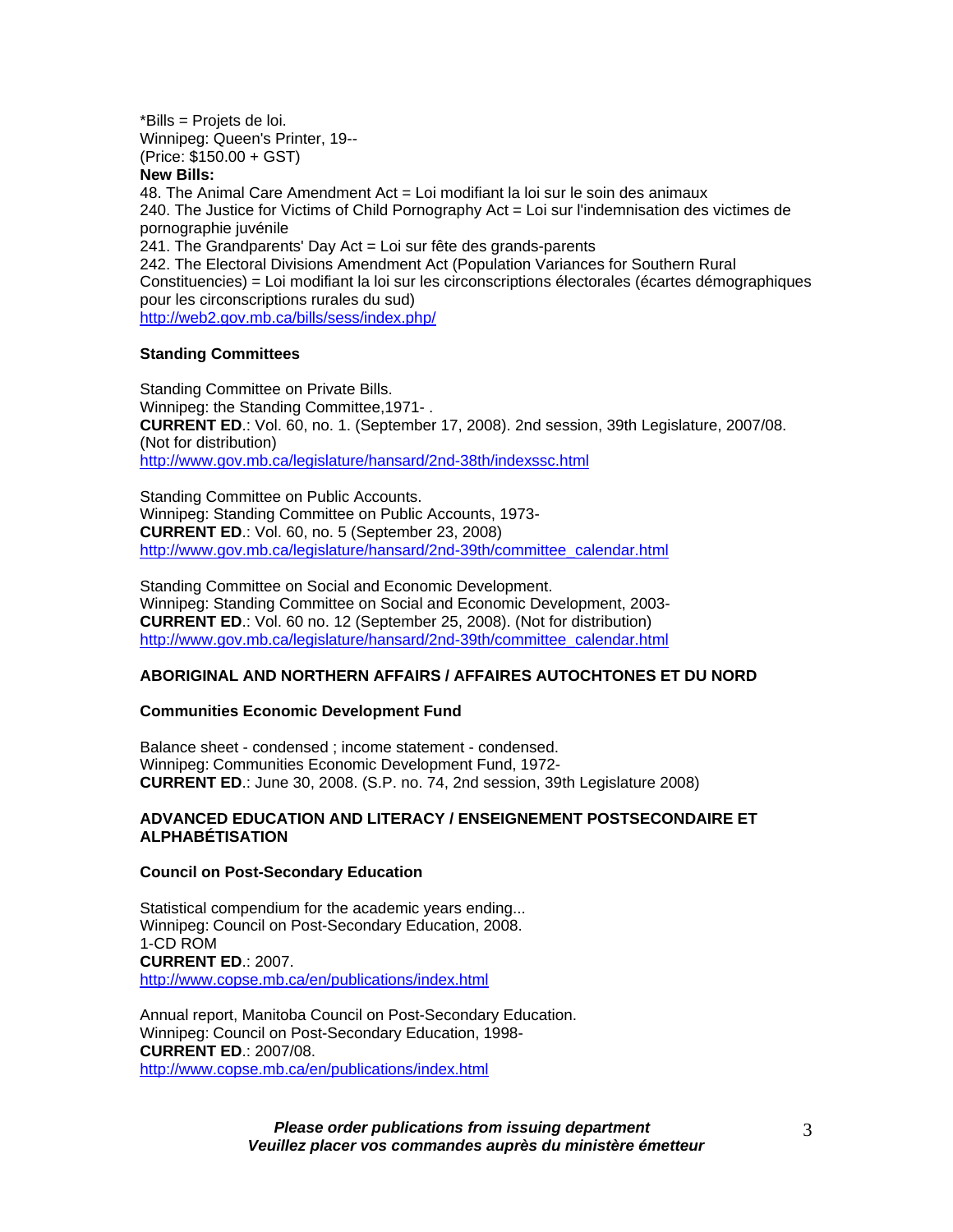## **AGRICULTURE, FOOD AND RURAL INITIATIVES / AGRICULTURE, ALIMENTATION ET INITIATIVES RURALES**

#### **Administrative and Accounting Services**

Annual report, Manitoba Agriculture, Food and Rural Initiatives. Winnipeg: Manitoba Agriculture, Food and Rural Initiatives, 2003- **CURRENT ED**.: 2007/08. (S.P. no. 99, 2nd Session, 39th Legislature, 2008) [http://www.gov.mb.ca/agriculture/programs/annual2006-2007/aaa25s05.html](https://www.gov.mb.ca/agriculture/programs/annual2006-2007/aaa25s05.html)

## **Co-operative Loans and Loans Guarantee Board**

Annual report, Manitoba Co-operative Loans and Loans Guarantee Board = Office des prêts et de garanties de prêts aux coopératives. Winnipeg: Co-operative Loans and Loans Guarantee Board, 1972- **CURRENT ED**.: 2007/08. (S.P. no. 128, 2nd session, 39th Legislature 2008) [http://www.gov.mb.ca/agriculture/ri/coop/pdf/cllgb06-07anreporte.pdf](https://www.gov.mb.ca/agriculture/ri/coop/pdf/cllgb06-07anreporte.pdf)

#### **Cooperative Promotion Board**

Annual report, Manitoba Cooperative Promotion Board. Winnipeg: Manitoba Cooperative Promotion Board, 1937- **CURRENT ED**.: 2007/08. (S.P. no. 127, 2nd session, 39th Legislature 2008) [http://www.gov.mb.ca/agriculture/ri/coop/pdf/cpb06-07anreporte.pdf](https://www.gov.mb.ca/agriculture/ri/coop/pdf/cpb06-07anreporte.pdf)

## **Manitoba Agriculture Services Corporation / Société des services agricoles du Manitoba**

Annual report, Manitoba Agricultural Services Corporation. Winnipeg: Manitoba Agricultural Services Corporation., 1960- **CURRENT ED**.: 2007/08. (S.P. no. 100, 2nd session, 39th Legislature 2008) [http://www.masc.mb.ca/downloads/eng\\_rpt\\_05\\_06.pdf](http://www.masc.mb.ca/downloads/eng_rpt_05_06.pdf)

#### **Marketing and Farm Business Management**

The Young farmers newsletter: a growing opportunities initiative. Winnipeg: Manitoba Agriculture, Food and Rural Initiatives, 2005- Frequency: 3 issues per year. **CURRENT ED**.: Vol. 8, Fall 2008. [http://www.gov.mb.ca/agriculture/financial/youngfarmers/updates.html](https://www.gov.mb.ca/agriculture/financial/youngfarmers/updates.html)

#### **BRANDON UNIVERSITY**

Annual financial report for the year ended ... of Brandon University. Brandon, Man.: Brandon University, 1968- **CURRENT ED**.: 2007/08. [http://www.brandonu.ca/admin/financial\\_reports.asp](http://www.brandonu.ca/admin/financial_reports.asp)

# **CIVIL SERVICE COMMISSION / COMMISSION DE LA FONCTION PUBLIQUE MANITOBA**

#### **Executive Office**

Annual report, Manitoba Civil Service Commission. Winnipeg: Civil Service Commission, 1918- **CURRENT ED**.: 2007/08. (S.P. no. 87, 2nd session, 39th Legislature) [http://www.gov.mb.ca/csc/pdf/annualrpt.pdf](https://www.gov.mb.ca/csc/pdf/annualrpt.pdf)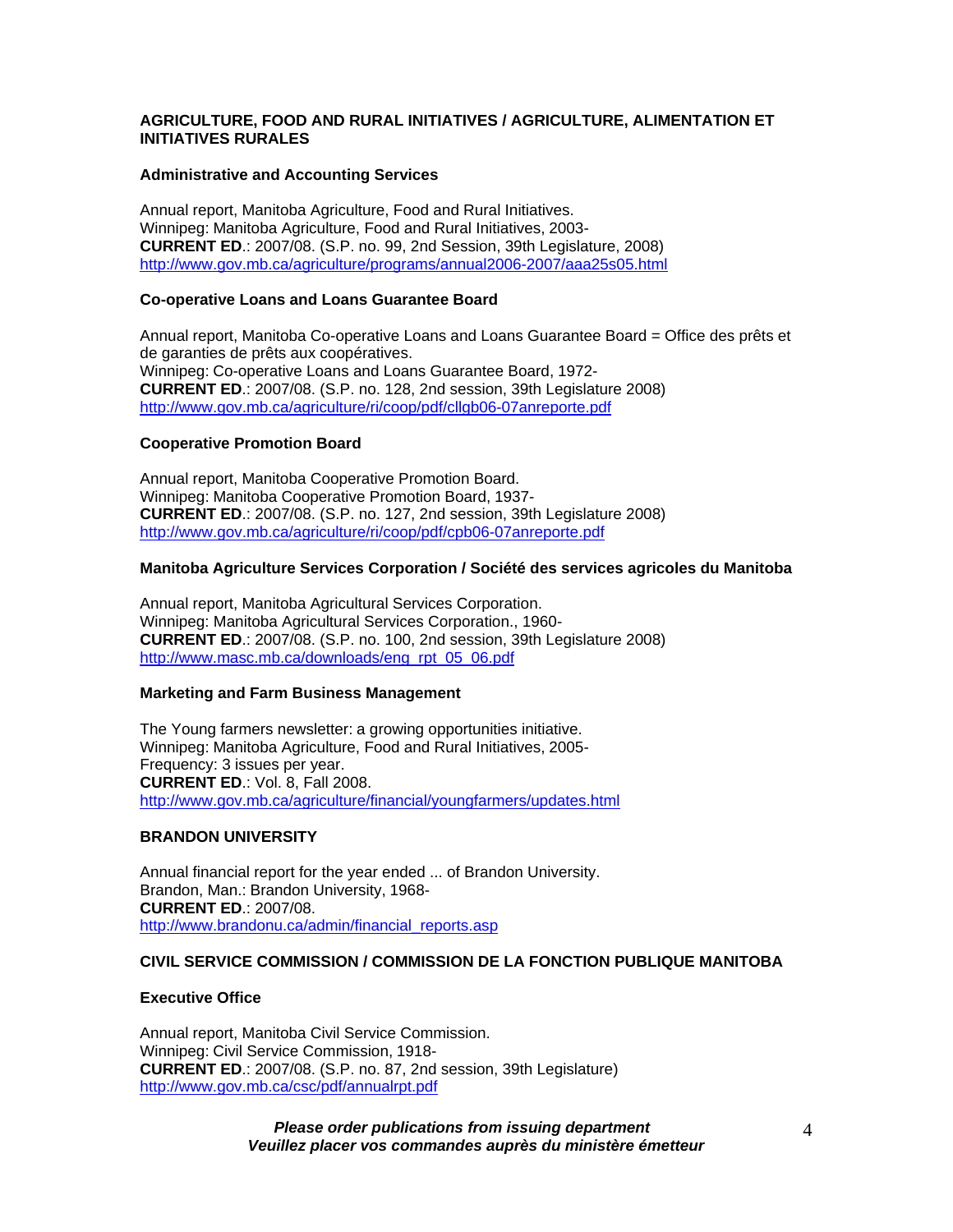### **Organization and Staff Development Agency**

Annual report, Manitoba Organization and Staff Development Agency. Winnipeg: Manitoba Civil Service Commission, Organization & Staff Development, 1995- **CURRENT ED**.: 2007/08 (S.P. no. 93, 2nd session, 39th Legislature) [http://www.gov.mb.ca/csc/osd/annualreport/OSD%20Annual%20Report%202006%2007.pdf](https://www.gov.mb.ca/csc/osd/annualreport/OSD%20Annual%20Report%202006%2007.pdf)

## **COLLÈGE UNIVERSITAIRE SAINT-BONIFACE**

Consolidated financial statements for the year ended... Winnipeg: the Collège, 2003- Also available in French under title: États financiers consolidés pour l'exercice terminé **CURRENT ED**.: 2007/08.

## **COMPETITIVENESS, TRAINING AND TRADE / COMPÉTITIVITÉ, FORMATION PROFESSIONELLE ET COMMERCE**

#### **Finance and Administration Services**

Annual report, Competitiveness, Training and Trade = Rapport annuel, Compétitivité, Formation professionnelle et Commerce. Winnipeg: Competitiveness, Training and Trade, 2006- **CURRENT ED**.: 2007/08. http://www.gov.mb.ca/iedm/pdfs/06-07 ctt\_ar.pdf

#### **Manitoba Development Corporation**

Annual report, Manitoba Development Corporation. Winnipeg: Manitoba Development Corporation, 1971- **CURRENT ED**.: 2007/08 (S.P. no. 71, 2nd session, 39th Legislature)

#### **Manitoba Opportunities Fund Limited**

Annual report, Manitoba Opportunities Fund Limited. Winnipeg: Manitoba Opportunities Fund Limited, 2004- **CURRENT ED**.: 2007/08 (S.P. no. 72, 2nd session, 39th Legislature)

#### **CONSERVATION**

#### **Environmental Stewardship**

Manure storage facility permits - 2008. Winnipeg: Manitoba Conservation, Environmental Stewardship Division, Environmental Assessment and Licensing Branch, 2008. Environment registry file; 5292.10

A technical review report prepared for Municipality of Grey: Starstuck Holsteins Ltd., NE 33-08-6 WPM. Winnipeg: Central Regional Technical Review Committee, 2008. Environment registry file; 5369.00

#### **Headquarters Operations**

Manitoba firearm accidents report: hunting and non-hunting. Winnipeg: Hunter and Firearm Safety Program, Manitoba Natural Resources, 1980- . **CURRENT ED**.: 2007.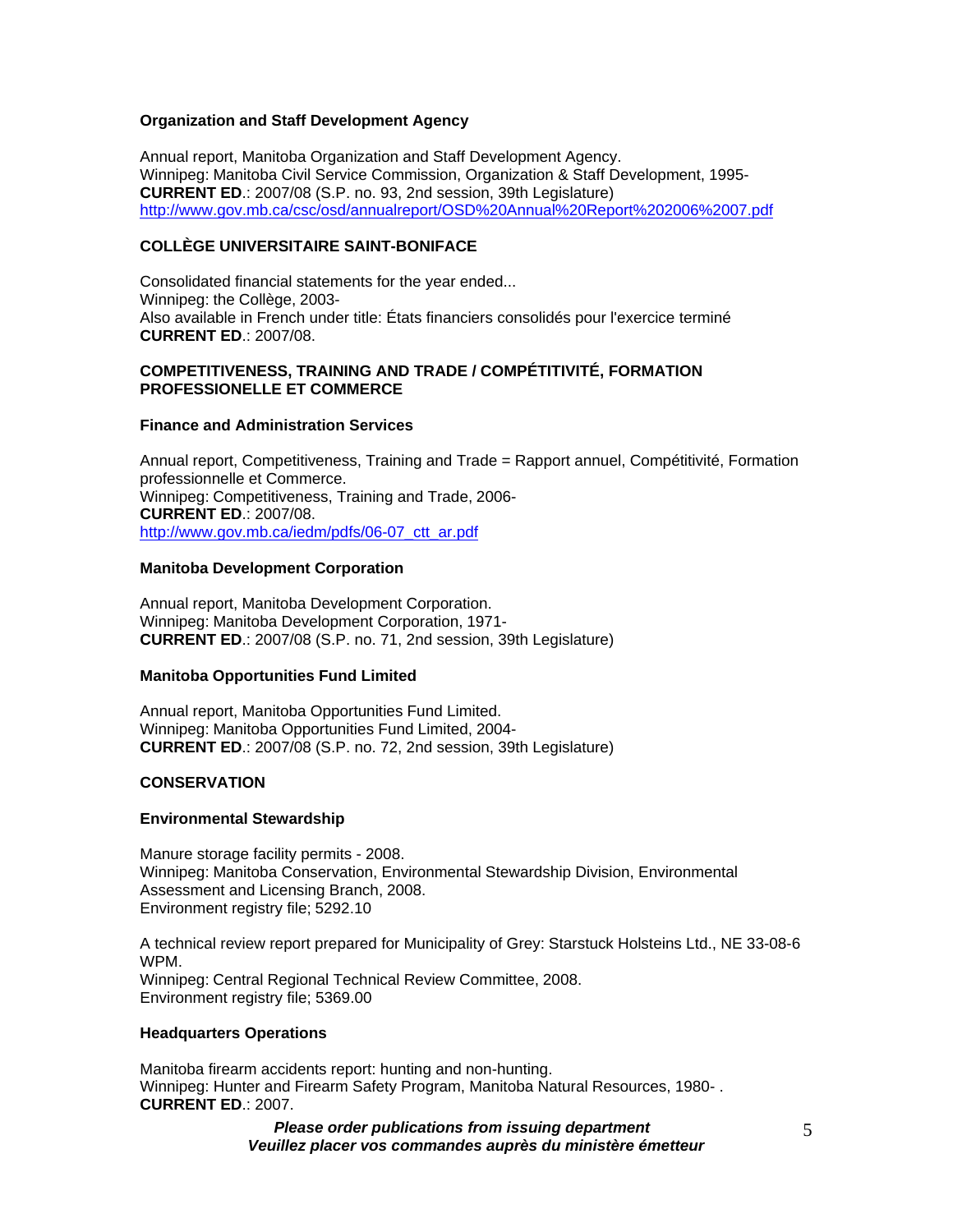#### **Manitoba Round Table for Sustainable Development**

Annual report, Manitoba Round Table for Sustainable Development. Winnipeg: Manitoba Round Table for Sustainable Development, 1999- **CURRENT ED**.: 2007/08 (S.P. no. 140, 2nd Session, 39th Legislature 2008) [http://www.gov.mb.ca/conservation/susresmb/mrtsd/#annual-reports](https://www.gov.mb.ca/conservation/susresmb/mrtsd/#annual-reports)

## **CULTURE, HERITAGE, TOURISM AND SPORT / CULTURE, PATRIMOINE, TOURISME ET SPORT**

#### **Administration and Finance / Division de l'administration et des finances**

Annual report, Manitoba Culture, Heritage, Tourism and Sport = Rapport annuel, Culture, Patrimoine, Tourisme et Sport Manitoba. Winnipeg: Manitoba Culture, Heritage, Tourism and Sport, 2008- **CURRENT ED**.: 2007/08. (S.P. no. 85, 2nd session, 39th Legislature 2008) [http://www.gov.mb.ca/chc/ar/index.html](https://www.gov.mb.ca/chc/ar/index.html)

#### **Government Records Office / Bureau des documents du gouvernement**

The Freedom of Information and Protection of Privacy Act annual report = Loi sur l'accès à l'information et la protection de la vie privée rapport annuel. Winnipeg: Manitoba Culture, Heritage, Tourism and Sport, 2007- **CURRENT ED**.: 2007. (S.P. no. 68, 2nd session, 39th Legislature) [http://www.gov.mb.ca/chc/fippa/annualreports/index.html](https://www.gov.mb.ca/chc/fippa/annualreports/index.html)

#### **Film Classification Board**

Monthly report... Winnipeg: Film Classification Board, 1983- **CURRENT ED**.: September 2008.

#### **Franco-Manitoban Cultural Centre / Centre culturel franco-manitobain**

Annual report, Centre culturel franco-manitobain. St. Boniface, Man.: Centre culturel franco-manitobain, 1973- Also published in French under title: Rapport annuel. **CURRENT ED**.: 2007/08 (S.P. no. 83, 2nd session, 39th Legislature)

#### **Historic Resources Branch**

Seven Oaks House. Winnipeg: Manitoba Culture, Heritage, Tourism and Sport; Historic Resources Branch, 2007. 8 pages

#### **Legislative Library**

Selected new titles: recent additions to the Library collection. Winnipeg: Manitoba Legislative Library, Manitoba Culture, Heritage, Tourism and Sport, 1984 – Frequency: Monthly **CURRENT ED**.: September 2008. [http://www.gov.mb.ca/chc/leg-lib/esnt.html](https://www.gov.mb.ca/chc/leg-lib/esnt.html)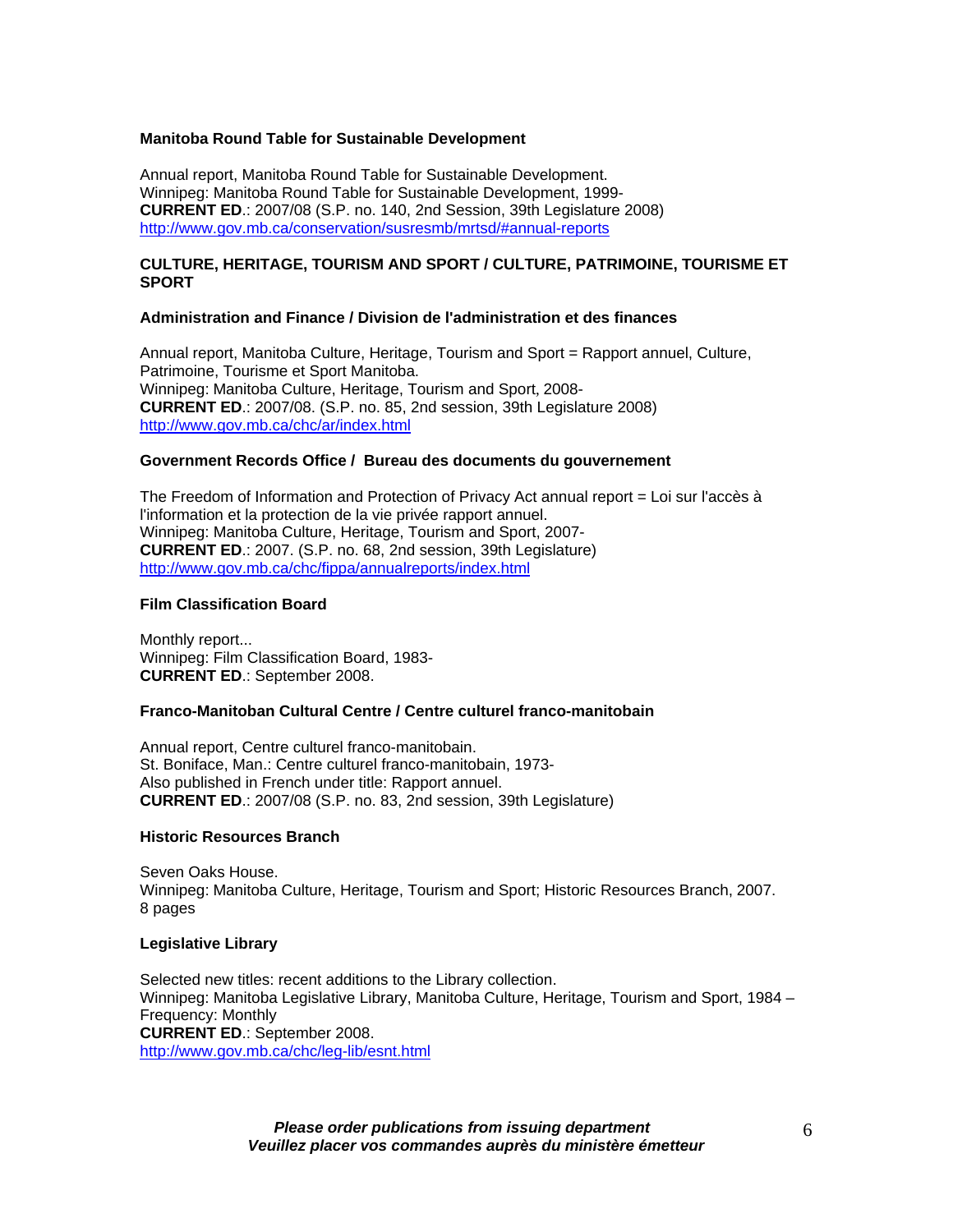### **Manitoba Centennial Centre Corporation / Société du Centre du centenaire du Manitoba**

Annual report, Manitoba Centennial Centre Corporation. Winnipeg: Manitoba Centennial Centre Corporation, 1969- Also published in French beginning 2002/03 under title: Rapport annuel. **CURRENT ED**.: 2007/08 (S.P. no. 84, 2nd session, 39th Legislature)

Rapport annuel, Société du Centre du centenaire du Manitoba. Winnipeg: la Société, 2003- Aussi publiè en anglais sous le titre: Annual report. **ÉD. RÉCENTE**: 2007/08.

# **EDUCATION, CITIZENSHIP AND YOUTH / ÉDUCATION, CITOYENNETÉ ET JEUNESSE**

#### **Manitoba Text Book Bureau**

Annual report, Manitoba Text Book Bureau. Winnipeg: Manitoba Education and Training, 1997- **CURRENT ED**.: 2007/08

## **Bureau de l'éducation française**

Une mode de vie actif et sain pour tous les élèves: guide des parents pour les cours d'Éducation physique et Éducation à la santé de 11e et de 12 années. Winnipeg: Éducation, Citoyenneté et Jeunesse Manitoba, 2008. 11 pages Aussi publié en anglais: Physically active and healthy lifestyles for all students: a parents' guide for grades 11 and 12 physical education/health education. [http://www.edu.gov.mb.ca/frpub/ped/epes/parents/parents\\_guide.pdf](http://www.edu.gov.mb.ca/frpub/ped/epes/parents/parents_guide.pdf)

Éducation physique et Éducation à la santé, 11e année: programme d'études : cadre manitobain des résultats d'apprentissage et document de mise en oeuvre pour un mode de vie actif et sain. Winnipeg: Éducation, Citoyonnete et jeunesse Manitoba, Bureau de l'education française, 2008. 463 pages

Aussi publié en anglais: Manitoba physical education/health education curriculum framework of outcomes and a foundation for implementation.

[http://www.edu.gov.mb.ca/frpub/ped/epes/11e\\_annee/pdf/document\\_complet.pdf](http://www.edu.gov.mb.ca/frpub/ped/epes/11e_annee/pdf/document_complet.pdf)

Manuel de la sécurité HORS-classe: guide-ressource pour l'éducation physique et éducation à la santé de la 9e à la 12e année.

Winnipeg: Éducation, Citoyonnete et jeunesse Manitoba, Bureau de l'education française, 2008. Aussi publié en anglais: Out-of-class safety handbook: a resource for grades 9 to 12 physical education / health education.

Includes bibliographic references.

[http://www.edu.gov.mb.ca/frpub/ped/epes/securite\\_hors\\_classe/doc\\_complet.pdf](http://www.edu.gov.mb.ca/frpub/ped/epes/securite_hors_classe/doc_complet.pdf)

#### **School Programs Division**

Grade 12 English Language Arts standards test: information bulletin. Winnipeg: Manitoba Education, Citizenship and Youth, School Programs Division, 2007- **CURRENT ED**.: 2008-2009 [http://www.edu.gov.mb.ca/k12/assess/infobulls/ela\\_07-08.pdf](http://www.edu.gov.mb.ca/k12/assess/infobulls/ela_07-08.pdf)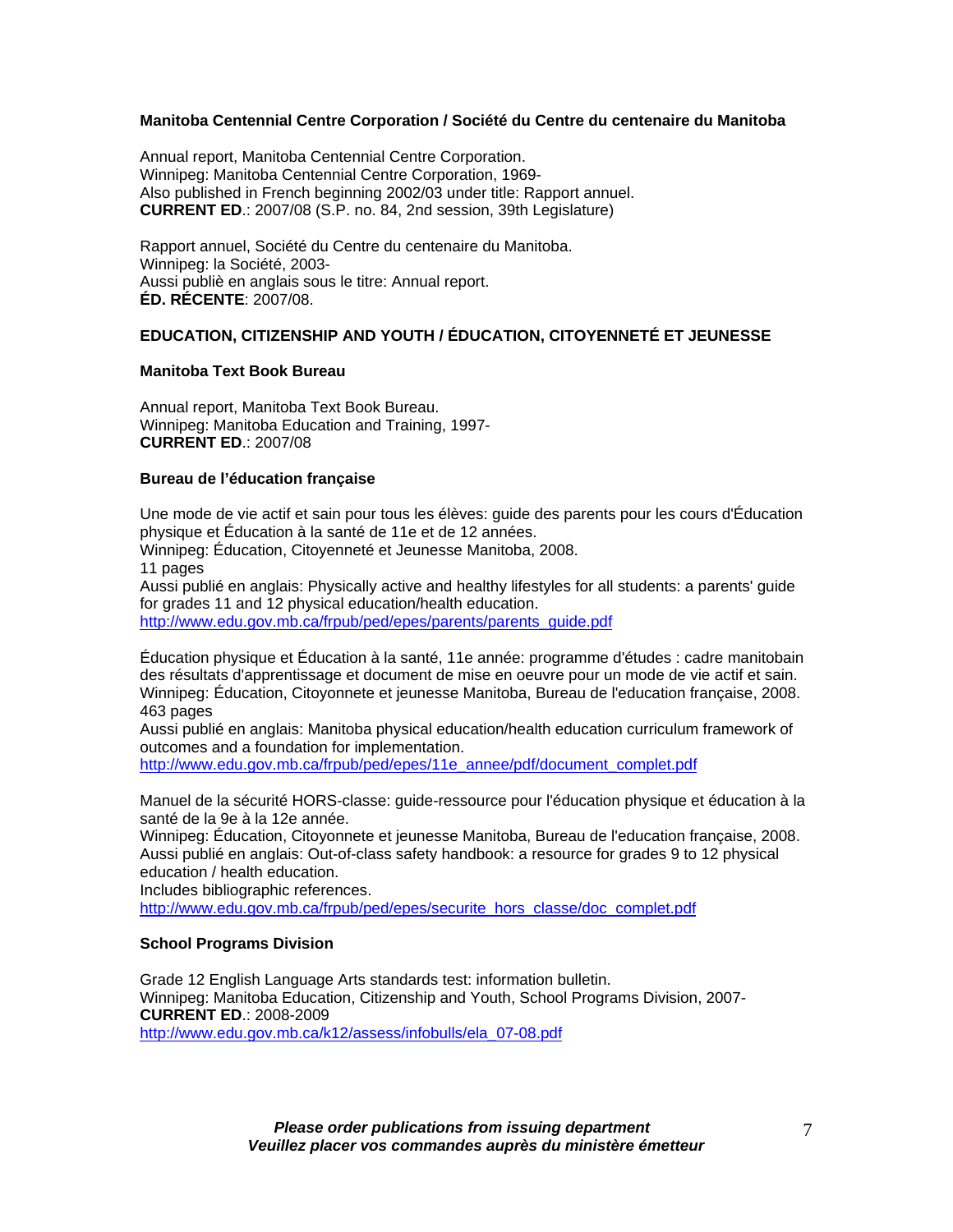Développement de carrière -- exploration vie-travail 9e année: programme d'études: document de mise en œuvre. Winnipeg: Éducation, Citoyenneté et Jeunesse Manitoba, 2008. 240 pages [http://www.edu.gov.mb.ca/frpub/ped/carriere/dmo\\_9e/document\\_complet.pdf](http://www.edu.gov.mb.ca/frpub/ped/carriere/dmo_9e/document_complet.pdf)

## **Schools' Finance Branch**

FRAME report independent schools: actual. Winnipeg: Manitoba Education and Training, Schools' Finance Branch, 1998- . **CURRENT ED**.: 2006/07 [http://www.edu.gov.mb.ca/k12/finance/frame\\_report/2006-07\\_frame\\_actual.pdf](http://www.edu.gov.mb.ca/k12/finance/frame_report/2006-07_frame_actual.pdf)

# **FAMILY SERVICES AND HOUSING / SERVICES À LA FAMILLE ET LOGEMENT MANITOBA**

# **Child and Family Services Standing Committee**

Changes for children implementation team progress report. Winnipeg: Changes for Children, 2007- Also available in French under title: Rapport d'étape de l'équipe de mise en oeuvre de changements pour les enfants. **CURRENT ED**.: December 2007 (Not for distribution – Print from Internet). <http://www.changesforchildren.mb.ca/reports2.html>

Rapport d'étape de l'équipe de mise en oeuvre de changements pour les enfants. Winnipeg: Changes for Children, 2007- Aussi publié en anglais sous: Changes for children implementation team progress report. **ÉD. RÉCENTE**: Avril 2007 (Not for distribution – print from Internet). <http://www.changesforchildren.mb.ca/reports2.html>

#### **Disabilities Issues Office / Bureau des personnes handicapées**

Annual report, Disabilities Issues Office = Rapport annuel, Bureau des personnes handicapées Winnipeg: Disablilities Issues Office,2006-. **CURRENT ED**.: 2007/08. (S.P. no. 96, 2nd session, 39th Legislature 2007) [http://www.gov.mb.ca/dio/pub/dio\\_annual-report2006-07.pdf](https://www.gov.mb.ca/dio/pub/dio_annual-report2006-07.pdf)

#### **Policy and Planning**

Annual report, Manitoba Family Services and Housing. Winnipeg: Manitoba Family Services and Housing, 1999- . **CURRENT ED**.: 2007/08. (S.P. no. 95, 2nd session, 39th Legislature 2007) [http://www.gov.mb.ca/fs/about/annual\\_reports/2006-07/annual\\_2006-07.pdf](https://www.gov.mb.ca/fs/about/annual_reports/2006-07/annual_2006-07.pdf)

#### **Social Services Appeal Board / Commission d'appel des services sociaux**

Annual report, Manitoba Social Services Appeal Board = Rapport annuel, Commission d'appel des services sociaux Winnipeg: Manitoba Family Services and Housing, 2003- **CURRENT ED**.: 2007/08 [http://www.gov.mb.ca/fs/ssab/annual\\_reports.html](https://www.gov.mb.ca/fs/ssab/annual_reports.html)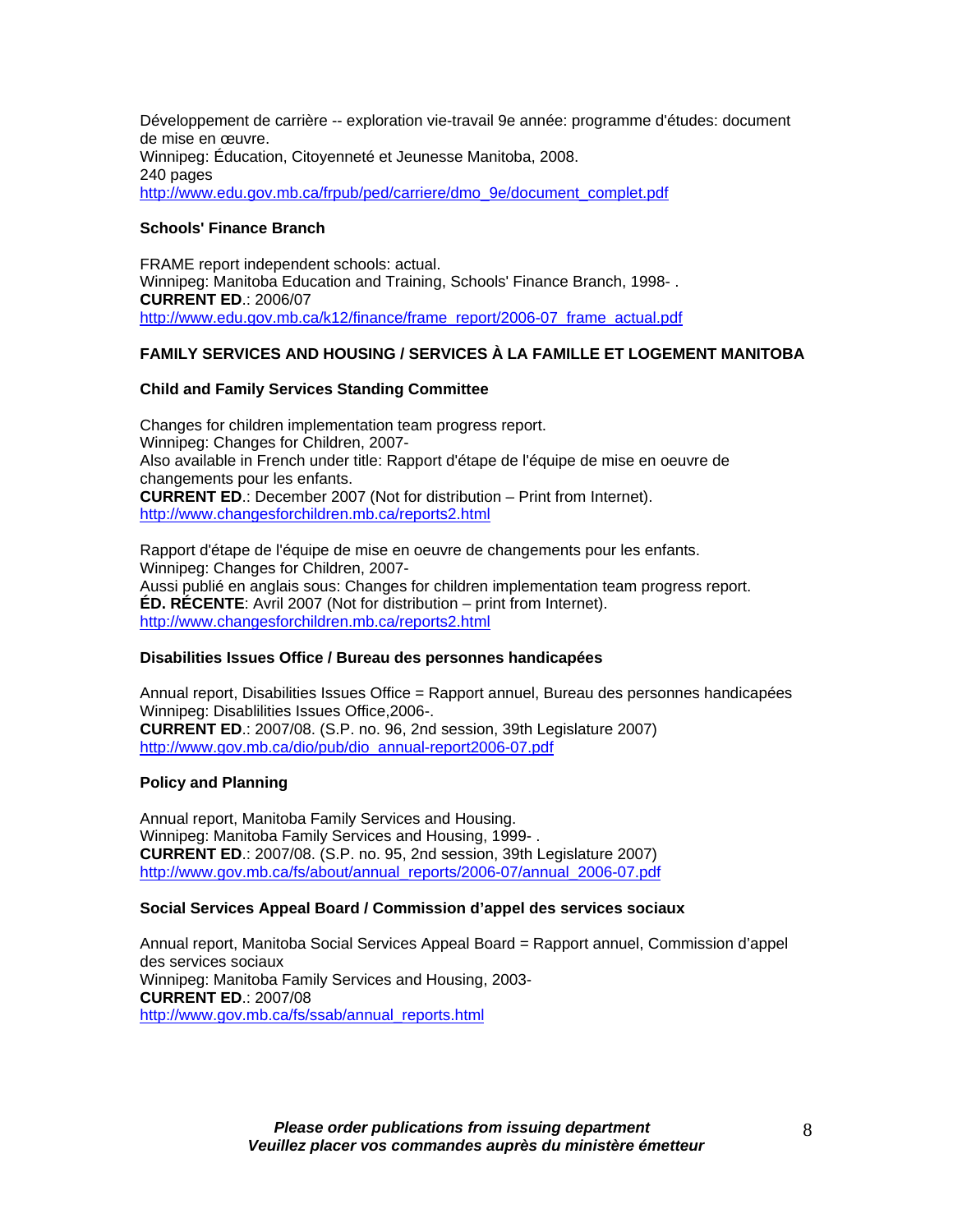## **FINANCE / FINANCES**

Public accounts of Manitoba. Winnipeg: Provincial Treasurer; Manitoba Finance, 1871- **CURRENT ED**.: vol. 3, 2007/08 (S.P. no. 79, 2nd session, 39th Legislature) [http://www.gov.mb.ca/finance/financialreports.html](https://www.gov.mb.ca/finance/financialreports.html)

Financial management strategy report on outcomes: performance reporting update. Winnipeg: Government of Manitoba, 2008- **CURRENT ED**: 2007/08 (S.P. no. 80, 2nd Session, 39<sup>th</sup> Legislature, 2007/08)

#### **Administration and Finance**

Annual report, Manitoba Finance. Winnipeg: Manitoba Finance, 1987- **CURRENT ED.**: 2007/08. (S.P. no. 98, 2nd session, 39th Legislature 2008) [http://www.gov.mb.ca/finance/annualrep/2005\\_06/finance.pdf](https://www.gov.mb.ca/finance/annualrep/2005_06/finance.pdf)

#### **Automobile Injury Compensation Appeal Commission**

Annual report, Manitoba Automobile Injury Compensation Appeal Commission. Winnipeg: Manitoba Automobile Injury Compensation Appeal Commission, 1995- **CURRENT ED.**: 2007/08. (S.P. no. 106, 2nd session, 39th Legislature)

## **Companies Office**

Annual report, Manitoba Companies Office. Winnipeg: Manitoba Consumer and Corporate Affairs, 1997- **CURRENT ED**.: 2007/08. (S.P. no. 108, 2nd session, 39th Legislature)

#### **Manitoba Securities Commission**

Annual report, Manitoba Securities Commission. Winnipeg: Manitoba Consumer and Corporate Affairs, 1999- Also published in French under title: Rapport annuel, Commission des valeurs mobilières du Manitoba. **CURRENT ED**.: 2008. (S.P. no. 108, 2nd session, 39th Legislature) [http://www.msc.gov.mb.ca/about\\_msc/ar\\_2007.pdf](http://www.msc.gov.mb.ca/about_msc/ar_2007.pdf) 

# **Property Registry**

Annual report, Manitoba Property Registry. Winnipeg: Manitoba Consumer and Corporate Affairs, 1998- **CURRENT ED**.: 2007/08. (S.P. no. 86, 2nd session, 39th Legislature) [http://www.gov.mb.ca/tpr/ar\\_index.html](https://www.gov.mb.ca/tpr/ar_index.html)

## **Residential Tenancies Branch / Direction de la location à usuage d'habitation**

Annual report, Manitoba Residential Tenancies Branch = Rapport annuel, Direction de la location à usuage d'habitation. Winnipeg: Manitoba Consumer and Corporate Affairs, 1992- **CURRENT ED**.: 2007 (S.P. no. 104, 2nd session, 39th Legislature) [http://www.gov.mb.ca/finance/cca/rtb/annual\\_reports/annrualreport\\_06.pdf](https://www.gov.mb.ca/finance/cca/rtb/annual_reports/annrualreport_06.pdf)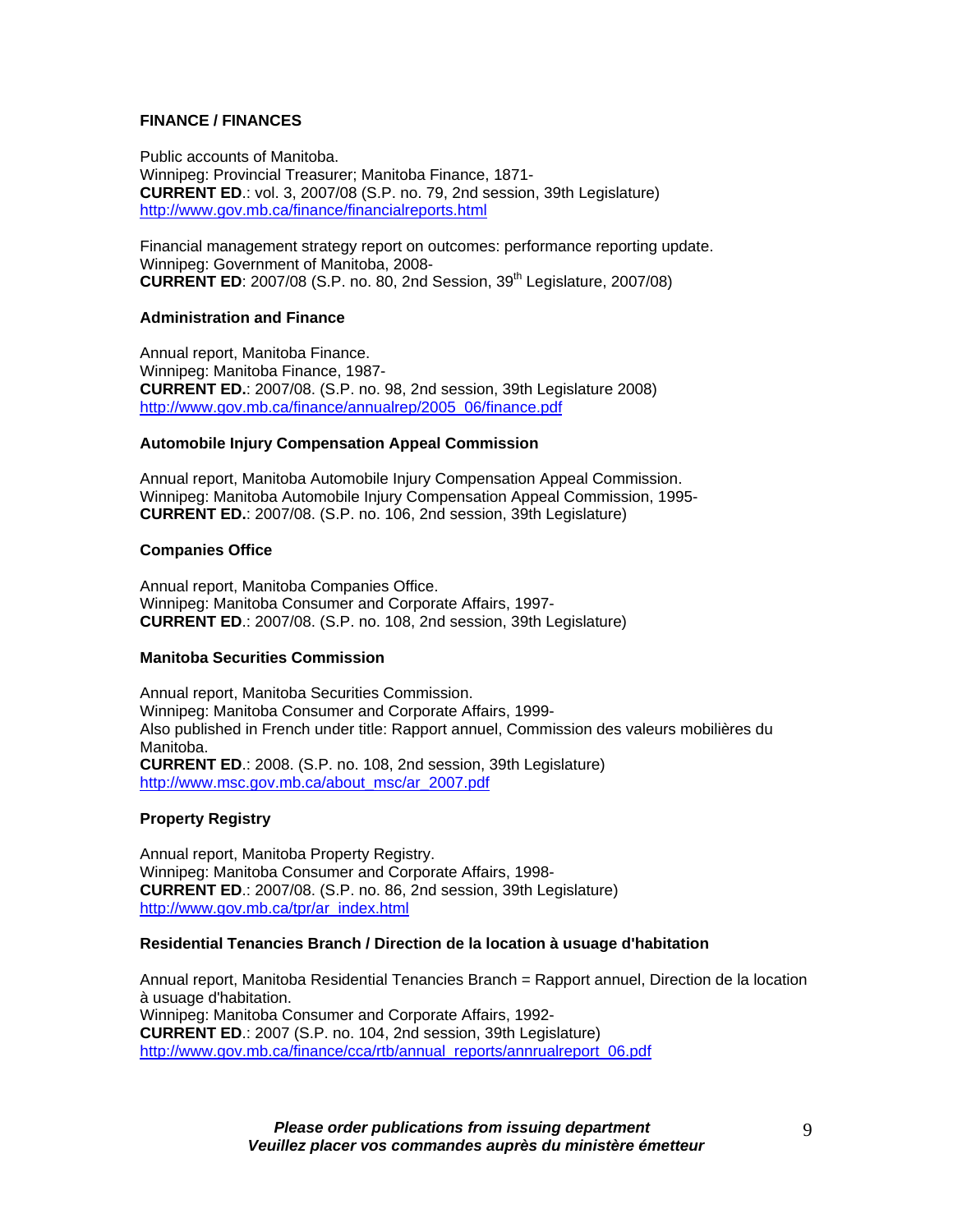Open doors: a publication of the Residential Tenancies Branch. Winnipeg: Manitoba Finance, Residential Tenancies Branch, 2004- Also published in French under title: Portes ouvertes. Frequency: Quarterly **CURRENT ED**.: Issue 13, September 2008. [http://www.gov.mb.ca/finance/cca/rtb/rtbnewsletters/list\\_opendoors.html](https://www.gov.mb.ca/finance/cca/rtb/rtbnewsletters/list_opendoors.html)

Portes ouvertes : une publication de la Direction de la location à usage d'habitation. Winnipeg: Finances Manitoba, Direction de la location à usage d'habitation, 2004- Aussi publié en anglais sous le titre: Open doors. Fréquence : Trimestriel **ÉD. RÉCENTE**: no. 13, septembre 2008. [http://www.gov.mb.ca/finance/cca/rtb/rtbnewsletters/opendoors\\_sep08\\_issue13.fr.pdf](https://www.gov.mb.ca/finance/cca/rtb/rtbnewsletters/opendoors_sep08_issue13.fr.pdf)

#### **Residential Tenancies Commission / Commission de la location à usuage d'habitation du Manitoba.**

Annual report, Manitoba Residential Tenancies Commission = Rapport annuel, Commission de la location à usuage d'habitation du Manitoba. Winnipeg: Manitoba Consumer and Corporate Affairs, 1993- . **CURRENT ED**.: 2007. (S.P. no. 105, 2nd session, 39th Legislature) [http://www.gov.mb.ca/finance/cca/rtb/annual\\_reports/annrptcombined05.pdf](https://www.gov.mb.ca/finance/cca/rtb/annual_reports/annrptcombined05.pdf)

#### **Special Operating Agencies Financing Authority**

Annual report, Manitoba Special Operating Agencies Financing Authority. Winnipeg: Manitoba Finance, 1993- **CURRENT ED**.: 2007/08. (S.P. no. 88, 2nd session, 39th Legislature)

#### **Treasury Board Secretariat**

Annual report, Manitoba enabling appropriations. Winnipeg: Manitoba Finance, 1996- **CURRENT ED.**: 2007/08

Annual report, Manitoba Fiscal Stabilization Fund. Winnipeg: Manitoba Finance, 1994- **CURRENT ED**.: 2007/08

Supplementary information for legislative review: revenue estimates. Winnipeg: Manitoba Finance, 1987- **CURRENT ED**.: 2007/08 [http://www.gov.mb.ca/finance/pdf/rev\\_supp\\_08.pdf](https://www.gov.mb.ca/finance/pdf/rev_supp_08.pdf)

Annual report, Manitoba Debt Retirement Fund. Winnipeg: Manitoba Finance, 1998- **CURRENT ED**.: 2007/08.

Annual report, Manitoba employee pensions and other costs. Winnipeg: Manitoba Finance, 2000- **CURRENT ED**.: 2007/08. (S.P. no. 89, 2nd session, 39th Legislature 2007)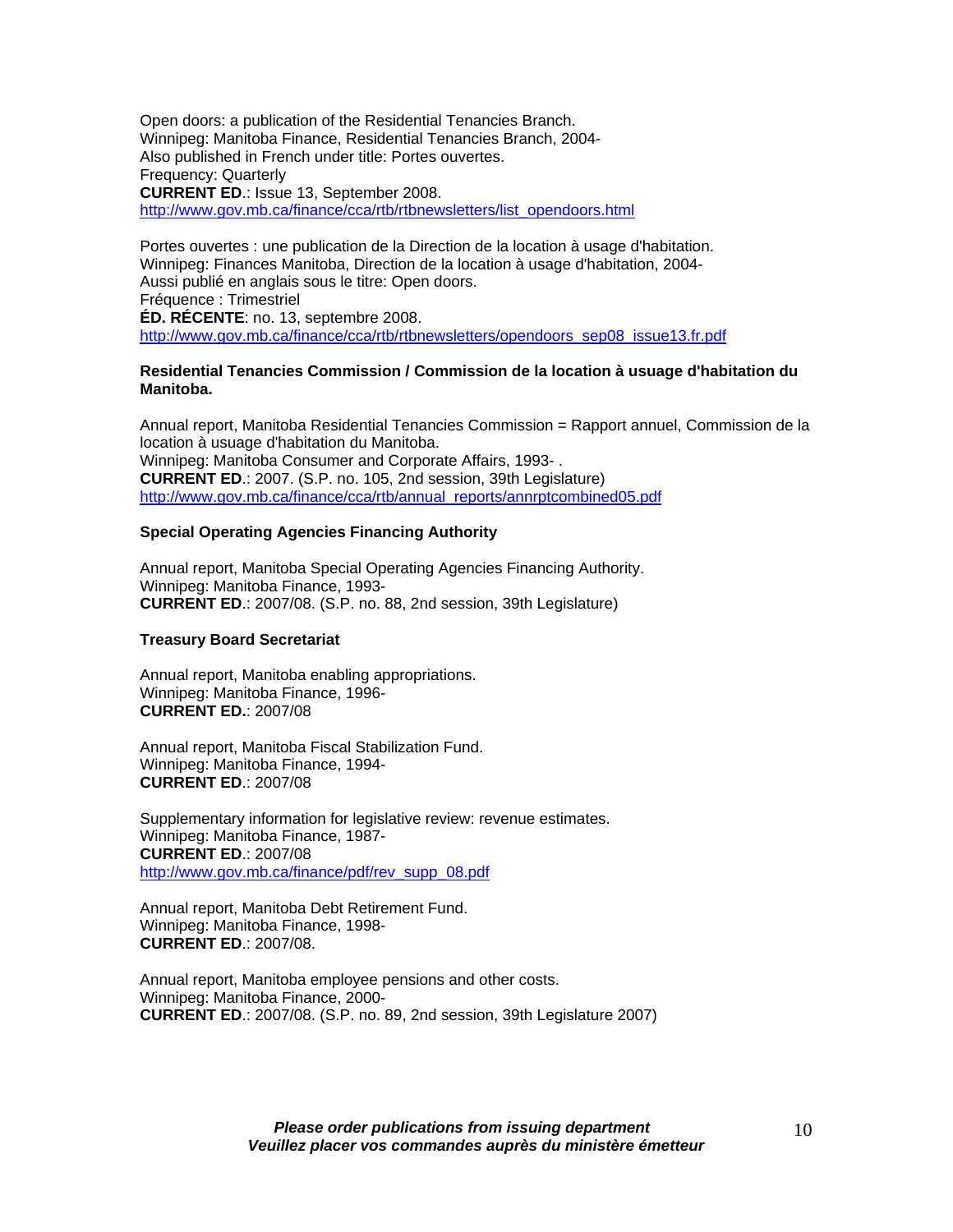### **Vital Statistics Agency**

Annual report, Manitoba Vital Statistics Agency. Winnipeg: Manitoba Consumer and Corporate Affairs, 1995- **CURRENT ED**.: 2007/08. (S.P. no. 107, 2nd session, 39th Legislature 2008) [http://web2.gov.mb.ca/cca/vital/pdf/2005\\_VS\\_Annual\\_Report\\_en.pdf](https://web2.gov.mb.ca/cca/vital/pdf/2005_VS_Annual_Report_en.pdf)

## **GREEN MANITOBA / MANITOBA VERT**

Annual report, Green Manitoba. Winnipeg: Green Manitoba, 2006- **CURRENT ED**.: 2007/08. (S.P. no. 101, 2nd session, 39th Legislature 2007) [http://www.greenmanitoba.ca/cim/dbf/annual\\_report\\_final\\_sept\\_07.pdf?im\\_id=158&si\\_id=1001](http://www.greenmanitoba.ca/cim/dbf/annual_report_final_sept_07.pdf?im_id=158&si_id=1001)

# **HEALTH AND HEALTHY LIVING** / **SANTÉ ET VIE SAINE**

#### **Addictions Foundation**

Annual report, Addictions Foundation of Manitoba. Winnipeg: Addictions Foundation of Manitoba, 1994- **CURRENT ED**.: 2007/08. (S.P. no. 124 , 2nd session, 39th Legislature 2007) <http://www.afm.mb.ca/About%20AFM/annual.htm>

#### **Finance Division**

Annual report, Manitoba Health and Healthy Living. Winnipeg: Manitoba Health and Healthy Living, 2006-. Also published in French under title: Rapport annuel, santé et vie saine Manitoba. **CURRENT ED**.: 2007/08 (S.P. no. , 2nd session, 39th Legislature 2007). [http://www.gov.mb.ca/health/ann/200607/annrpt0607.pdf](https://www.gov.mb.ca/health/ann/200607/annrpt0607.pdf)

Health care news. Brandon, Man.: Brandon Regional Health Authority, 1998- Frequency: Quarterly **CURRENT ED**.: Vol. 5, no. 4 (Summer 2008) ; Vol. 5, no. 5 (September 2008). <http://www.brandonrha.mb.ca/en/news/publications.html>

#### **Insured Benefits Branch**

Chiropractor's bulletin. Winnipeg: Manitoba Health, Insured Benefits Branch, 200?- Frequency: Quarterly **CURRENT ED**.: August 2008.

Dentist's bulletin. Winnipeg: Manitoba Health, Insured Benefits Branch, 200?- Frequency: Quarterly **CURRENT ED**.: August 2008.

Optometrist's bulletin. Winnipeg: Manitoba Health, Insured Benefits Branch, 200?- Frequency: Quarterly **CURRENT ED**.: August 2008.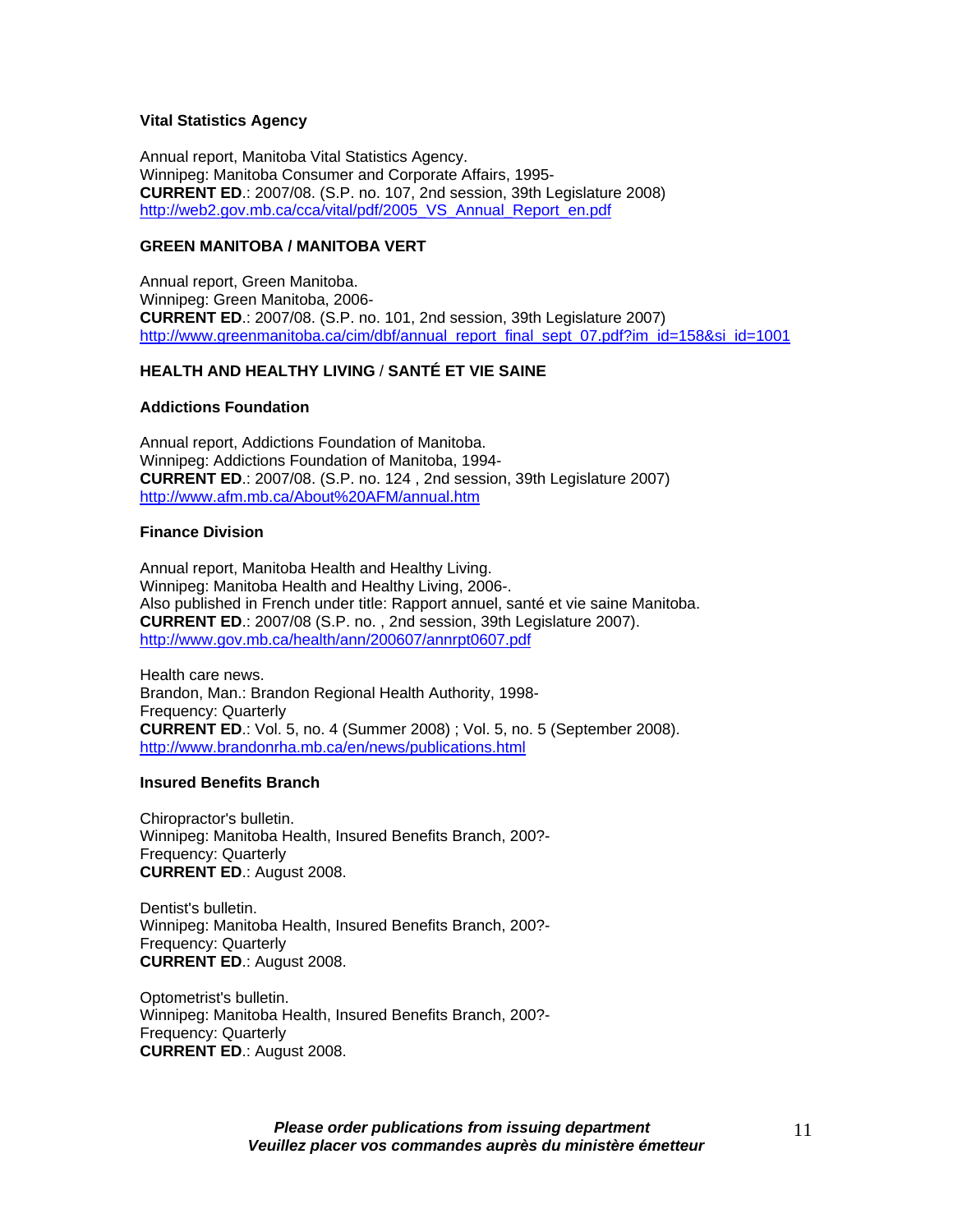Manitoba physician's manual. Winnipeg: Manitoba Health, Insured Benefits Branch, 2000- Frequency: Quarterly **CURRENT ED**.: August 2008

## **INTERGOVERNMENTAL AFFAIRS / AFFAIRES INTERGOUVERNEMENTALES**

#### **Manitoba Trade and Investment Corporation**

Annual report, Manitoba Trade and Investment Corporation. Winnipeg: Manitoba Industry, Trade and Tourism, 1999- **CURRENT ED**.: 2007/08. (S.P. no. 81, 2nd session, 39th Legislature) [http://www.gov.mb.ca/trade/download/index.html](https://www.gov.mb.ca/trade/download/index.html)

#### **JUSTICE**

Report of the Taman Inquiry. Winnipeg: Taman Inquiry into the Investigation and Prosecution of Derek Harvey-Zenk (Man.), 2008. 142 pages Commissioner: Roger Salhany Publisher's website<http://www.tamaninquiry.ca/>

#### **Civil Legal Services**

Annual report, Manitoba Civil Legal Services Special Operating Agency. Winnipeg: Manitoba Justice, 1996- **CURRENT ED**.: 2007/08. (S.P. no. 70, 2nd session, 39th Legislature 2008) [http://www.gov.mb.ca/justice/publications/annualreports/clsannualreport0607.pdf](https://www.gov.mb.ca/justice/publications/annualreports/clsannualreport0607.pdf)

#### **Labour/Management Services**

Annual report, Manitoba Labour and Immigration. Winnipeg: Manitoba Labour and Immigration, 2000- **CURRENT ED**.: 2007/08 (S.P. no. , 2nd session, 39th Legislature 2007) [http://www.gov.mb.ca/labour/annualreports/annualreport.html](https://www.gov.mb.ca/labour/annualreports/annualreport.html)

#### **Manitoba Women's Advisory Council / Conseil consultatif des femmes du Manitoba**

Annual report, Manitoba Women's Advisory Council = Conseil consultatif des femmes du Manitoba, rapport annuel. Winnipeg: Manitoba Women's Advisory Council, 1992- **CURRENT ED**.: 2007/08 [http://www.mwac.mb.ca/docs/annualreport\\_06\\_07.pdf](http://www.mwac.mb.ca/docs/annualreport_06_07.pdf)

## **Office of the Fire Commissioner**

Annual report, Office of the Fire Commissioner, Manitoba. Winnipeg: Office of the Fire Commissioner, 1996- **CURRENT ED**.: 2007/08.

#### **MANITOBA BUREAU OF STATISTICS / BUREAU DE STATISTIQUES DU MANITOBA**

Annual population statistics report. Winnipeg: Manitoba Bureau of Statistics, 1988- **CURRENT ED**.: July 2008. (released September 29, 2008)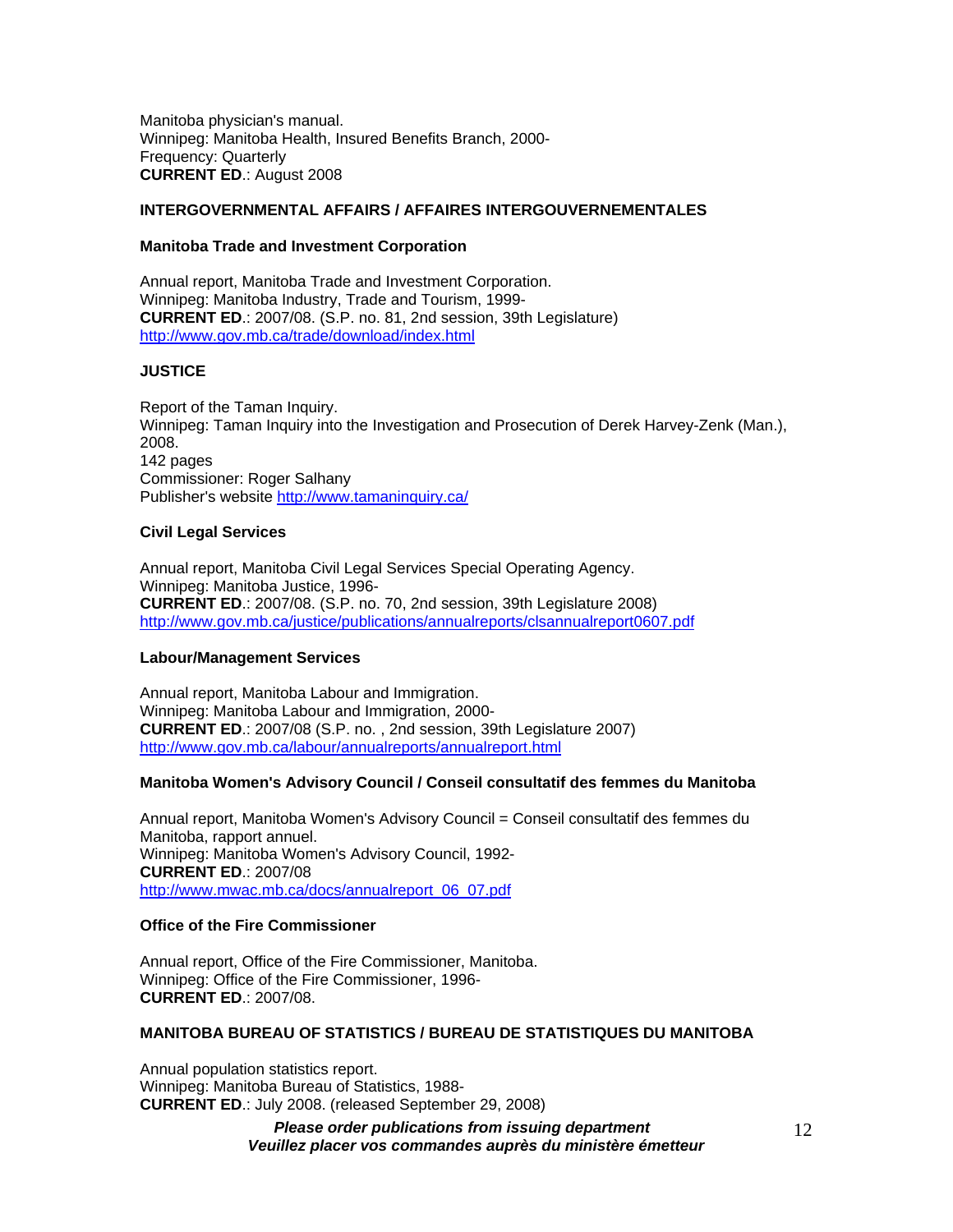Manitoba annual economic performance. Winnipeg: Manitoba Bureau of Statistics, 1990- **CURRENT ED**.: Revised 2007 GDP Performance with Industry Sectors. Cost: \$100.00

Manitoba statistical review. Winnipeg: Manitoba Bureau of Statistics, 1976- Frequency: Quarterly **CURRENT ED**.: Vol. 33, no. 1 (First Quarter 2008) Subscription: \$55.00 per year.

Consumer price index report. Winnipeg: Manitoba Bureau of Statistics, 1987- Frequency: Monthly **CURRENT ED**.: August 2008.

Quarterly population statistics report. Winnipeg: Manitoba Bureau of Statistics, 1987? **CURRENT ED**.: July 2008 (Released September 29, 2008) Subscription: \$50.00 per year.

#### **MANITOBA HYDRO**

Energy matters: electricity and natural gas news for Manitoba Hydro customers. Winnipeg: Manitoba Hydro, 2001- . Frequency: Monthly **CURRENT ED.**: Vol. 8, no. 10 (September 2008) [http://www.hydro.mb.ca/news/energy\\_matters/issues.shtml](http://www.hydro.mb.ca/news/energy_matters/issues.shtml)

#### **MANITOBA LIQUOR CONTROL COMMISSION / SOCIÉTÉ DES ALCOOLS DU MANITOBA**

Manitoba Liquor Control Commission quarterly financial report. Winnipeg: Manitoba Liquor Control Commission, 1988- **CURRENT ED**.: First quarter report for the three months ended June 30, 2008 (S.P. no. 78, 2nd session, 39th Legislature).

#### **MANITOBA LOTTERIES CORPORATION / CORPORATION MANITOBAINE DES LOTERIES**

Annual report, Manitoba Lotteries Corporation = Rapport annuel, Manitoba Lotteries Corporation. Winnipeg: Manitoba Lotteries Corporation, 1994- **CURRENT ED**.: 2006/07. (S.P. no. 76, 2nd session, 39th Legislature) [http://www.mlc.mb.ca/MLC/web\\_content/special/annual\\_report/MLC\\_AR\\_07\\_08\\_E.pdf](http://www.mlc.mb.ca/MLC/web_content/special/annual_report/MLC_AR_07_08_E.pdf)

Quarter report, Manitoba Lotteries Corporation. Winnipeg: Manitoba Lotteries Corporation, 1991- **CURRENT ED**.: First quarter report for the three months ended June 30, 2008 (S.P. no. 77, 2nd session, 39th Legislature)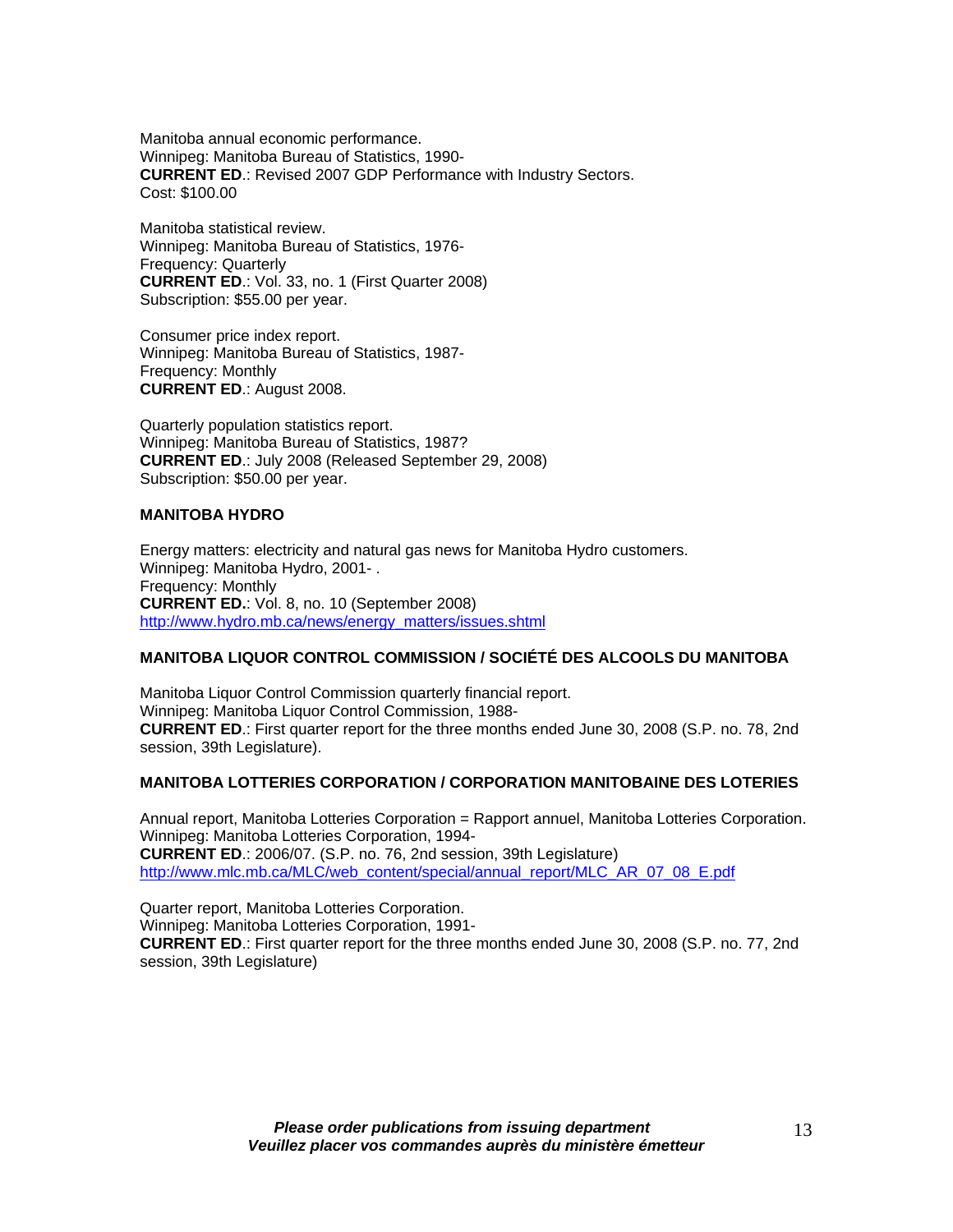# **MANITOBA PUBLIC INSURANCE CORPORATION / SOCIÉTÉ D'ASSURANCE PUBLIQUE DU MANITOBA**

Quarterly financial report, Manitoba Public Insurance. Winnipeg: Manitoba Public Insurance Corporation, 1988- **CURRENT ED.:** 2nd Quarter, six months ended August, 2008 (S.P. no. 94, 2<sup>nd</sup> session, 39<sup>th</sup> Legislature, 2007/08) <http://www.mpi.mb.ca/english/newsroom/quarterly.html>

## **OMBUDSMAN**

Manitoba Ombudsnews. Winnipeg: Ombudsman Manitoba, 2006- Frequency: Quarterly **CURRENT ED**.: Newsletter 8 (Fall 2008) (Print from Internet) <http://www.ombudsman.mb.ca/oreports.htm>

#### **SCIENCE, TECHNOLOGY, ENERGY AND MINES** / **SCIENCES, TECHNOLOGIE, ÉNERGIE ET MINES**

# **Administration and Finance / Division de l'administration et des finances**

Annual report, Manitoba Science, Technology, Energy and Mines = Sciences, Technologie, Énergie et Mines Manitoba. Winnipeg : Manitoba Science, Technology, Energy and Mines, 2006/07- . **CURRENT ED**.: 2007/08. [http://www.gov.mb.ca/est/pdfs/corporate/annual\\_report\\_06\\_07.pdf](https://www.gov.mb.ca/est/pdfs/corporate/annual_report_06_07.pdf)

## **Industrial Technology Centre**

Annual report, Manitoba Industrial Technology Centre. Winnipeg: Manitoba Science, Technology, Energy and Mines, 1997- **CURRENT ED**.: 2007/08. (S.P. no. 103, 2nd Session, 39th Legislature, 2007) <http://www.itc.mb.ca/downloads/AnnualReport2006.pdf>

#### **Manitoba Education Research and Learning Information Networks (M.E.R.L.I.N.)**

Annual report, Manitoba Education, Research & Learning Information Networks. Winnipeg: Manitoba Education and Training, Council on Learning Technologies, 1995- **CURRENT ED**.: 2007/08. (S.P. no. 102, 2nd session, 39th Legislature 2007) <http://www.merlin.mb.ca/about/pdf/reports/Annual%20Report.pdf>

#### **Manitoba Health Research Council**

Annual report, Manitoba Health Research Council. Winnipeg: Manitoba Health Research Council, 1983- **CURRENT ED**.: 2007/08. <http://www.mhrc.mb.ca/about/mandate.asp>

#### **Economic Innovation and Technology Council**

Annual report, Manitoba Economic Innovation & Technology Council. Winnipeg: The Council,1993- . **CURRENT ED**.: 2007/08. [http://www.gov.mb.ca/itm/rit/publications/index.html](https://www.gov.mb.ca/itm/rit/publications/index.html)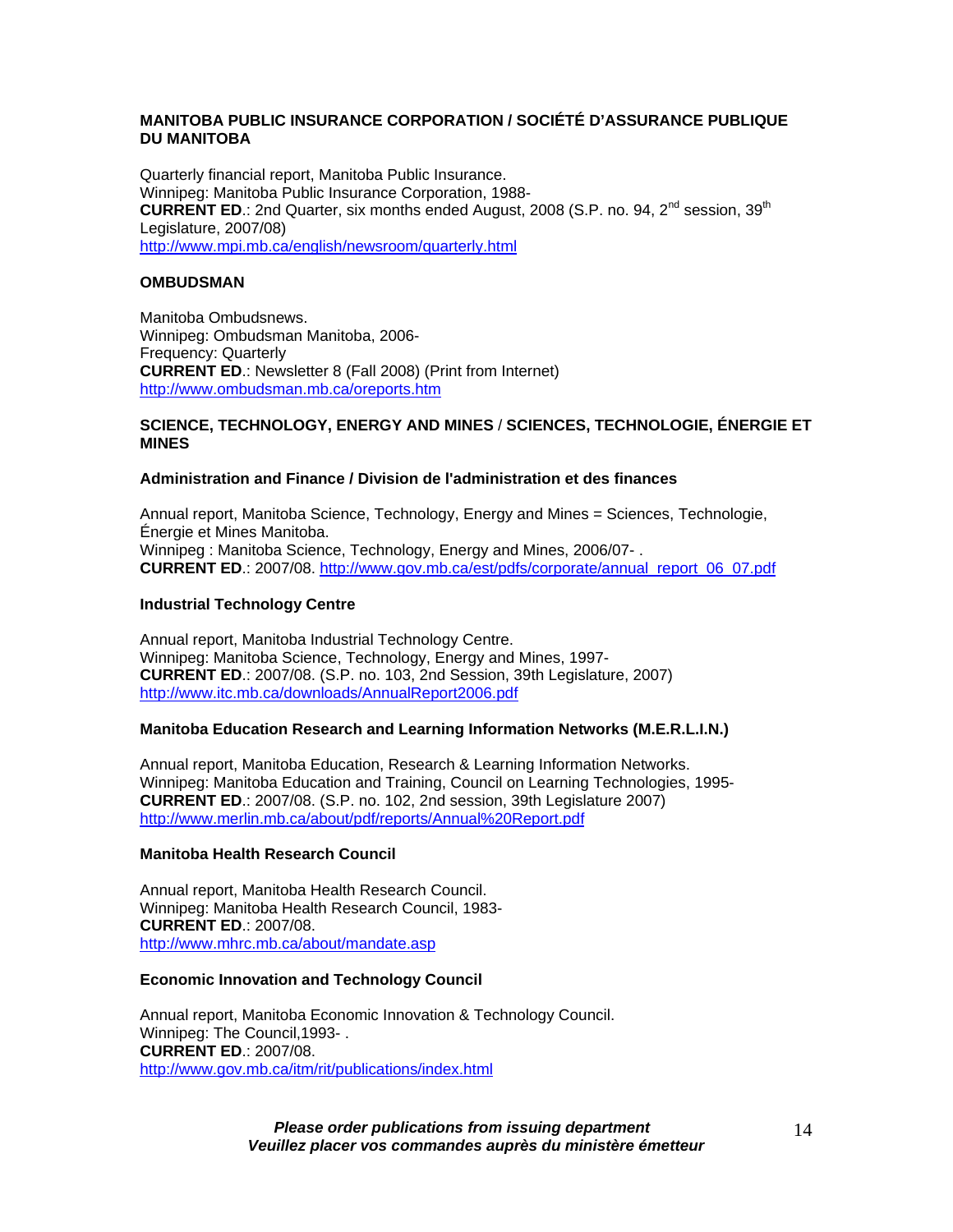#### **Petroleum Branch**

Weekly well activity report: petroleum industry activity report. Winnipeg: Petroleum and Energy Branch, Science, Technology, Energy and Mines, 1979- . **CURRENT ED**.: September 15 - October 6, 2008 (4 issues) [http://www.gov.mb.ca/iedm/petroleum/wwar/](https://www.gov.mb.ca/iedm/petroleum/wwar/)

#### **SENIORS AND HEALTHY AGING SECRETARIAT / SECRÉTARIAT MANITOBAIN DU MIEUX-ÊTRE DES PERSONNES ÂGÉES ET DU VIEILLISSEMENT EN SANTÉ**

Annual report, Manitoba Seniors and Healthy Aging Secretariat = Secrétariat manitobain du mieux-être des personnes âgées et du vieillissement en santé. Winnipeg: Manitoba Seniors and Healthy Aging Secretariat, 2005- . **CURRENT ED**.: 2007/08. [http://www.gov.mb.ca/shas/annualreport/index.html](https://www.gov.mb.ca/shas/annualreport/index.html)

#### **TRAVEL MANITOBA / VOYAGE MANITOBA**

Annual report, Travel Manitoba. Winnipeg: Travel Manitoba, 2005- **CURRENT ED**.: 2007/08. (S.P. no. 82, 2nd session, 39th Legislature) [http://ti.travelmanitoba.com/assets/pdf/2008\\_travel\\_manitoba\\_annual\\_report\\_english.pdf](http://ti.travelmanitoba.com/assets/pdf/2008_travel_manitoba_annual_report_english.pdf)

#### **Marketing Services**

Guide to Churchill, Manitoba, Canada. Winnipeg: Travel Manitoba, 2008. 27 pages Also available in French: "Guide de voyage Churchill, Manitoba, Canada".

Guide de voyage Churchill, Manitoba, Canada. Winnipeg: Travel Manitoba, 2008. 27 pages Aussi publié en anglais sous le titre: "Guide to Churchill, Manitoba, Canada".

#### **UNIVERSITY OF MANITOBA / UNIVERSITÉ DU MANITOBA**

Annual report, University of Manitoba. Winnipeg: University of Manitoba, 1917- . **CURRENT ED**.: 2007/08. [http://www.umanitoba.ca/admin/financial\\_services/annual\\_reports.shtml](http://www.umanitoba.ca/admin/financial_services/annual_reports.shtml)

## **UNIVERSITY OF WINNIPEG**

Consolidated financial statements for the year ended..., University of Winnipeg. Winnipeg: University of Winnipeg, 1971- **CURRENT ED**.: 2007/08. [http://www.uwinnipeg.ca/index/cms-filesystem-action?file=pdfs/financial-svs/2008-financial](http://www.uwinnipeg.ca/index/cms-filesystem-action?file=pdfs/financial-svs/2008-financial-statement.pdf)[statement.pdf](http://www.uwinnipeg.ca/index/cms-filesystem-action?file=pdfs/financial-svs/2008-financial-statement.pdf)